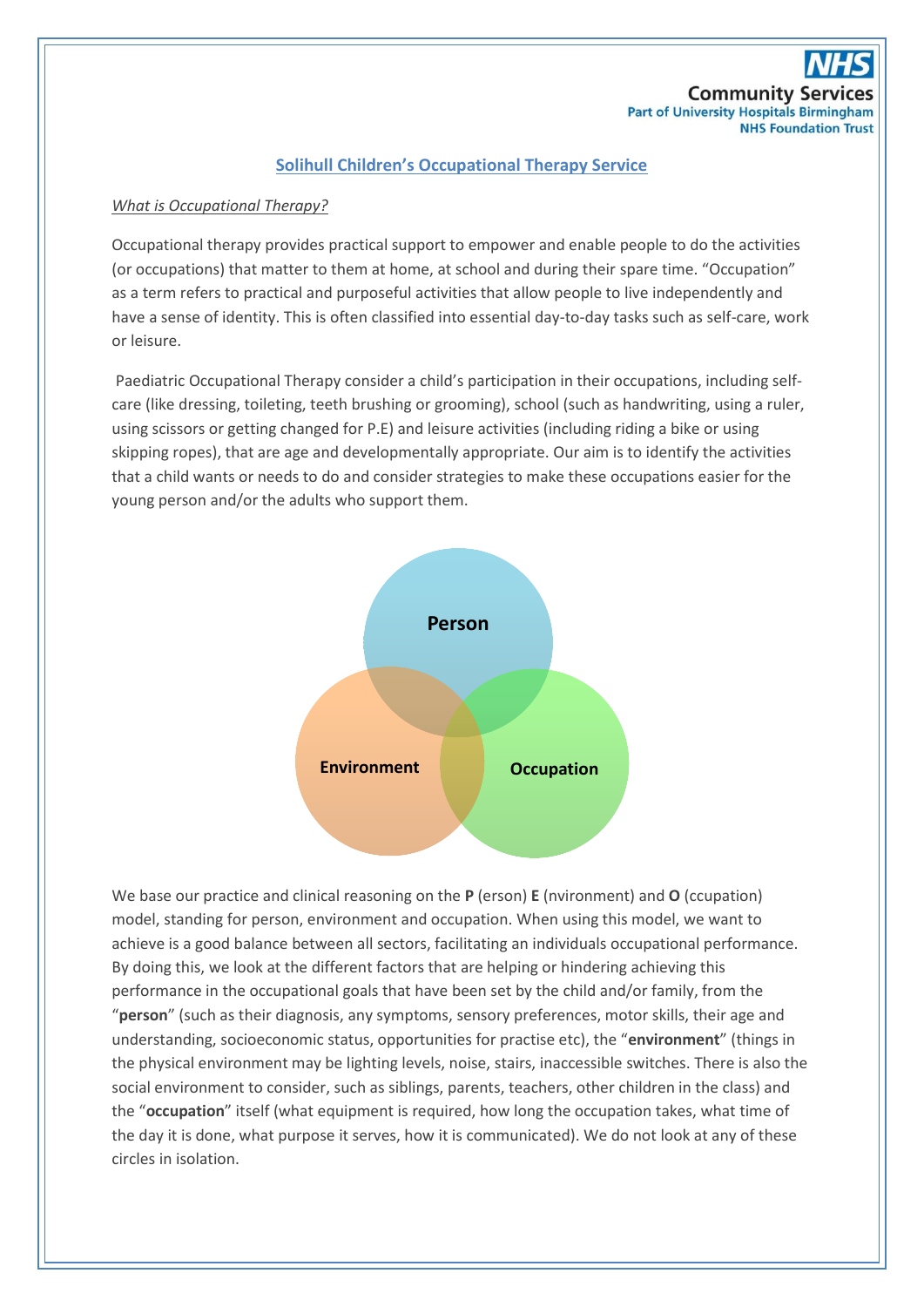

## *Our Eligibility Criteria*

Referrals are accepted for young people who are registered with a Solihull GP, aged 18 and under for children who attend a mainstream school or 19 and under for those who attend a special school and who have difficulty carrying out their everyday activities ("occupations"), such as getting themselves dressed, brushing their teeth, handwriting or learning to ride a bike. We operate an open referral system meaning referrals can be made by parents, teachers, health professionals or any other adult who knows the young person well. Incomplete referrals will not be accepted. It should be clearly noted on the form, why the child is being referred and what the referrer hopes to achieve from Occupational Therapy involvement.

Within our service, we follow a graduated approach. Our first line of support is **universal advice**, this includes advice sheets, website and universal services, such as the school nurse, health visitors and in-school strategies. Our next form of support is **targeted advice**, this includes our workshops and staff training for local schools. Our final response is **specialist.** This may include specialist seating assessments, assessments of occupations, DCD assessments or advice and support via a home programme/report**.**

### *Our Top 5 Reasons for Rejecting Referrals:*

- 1. No evidence of an occupation based difficulty.
- 2. Requests for a diagnosis of Sensory Processing Disorder (SPD).
- 3. Requests for an isolated assessment of skills (such as sensory, fine and gross motor).
- 4. Equipment and adaptions request.
- 5. Incomplete referral form.

### **Sensory Processing Disorder (SPD):**

We are often asked to assess, diagnose and treat Sensory Processing Disorder. This is not a

recognised diagnosis. Every person has their own sensory profile, which cannot be considered as a disorder that needs to be 'treated or cured'. As Occupational Therapists, we use a holistic approach to assess a child's occupations and consider how sensory stimuli may impact their engagement in different environments. It may be that we use the information gathered through the referral and initial assessment process, use of observations or use of standardised sensory questionnaires to facilitate our assessment. It is important to recognise that sensory assessments are rarely completed in isolation and will be a consideration of the therapist when looking at the person, the environment and the occupation.





REJECTED